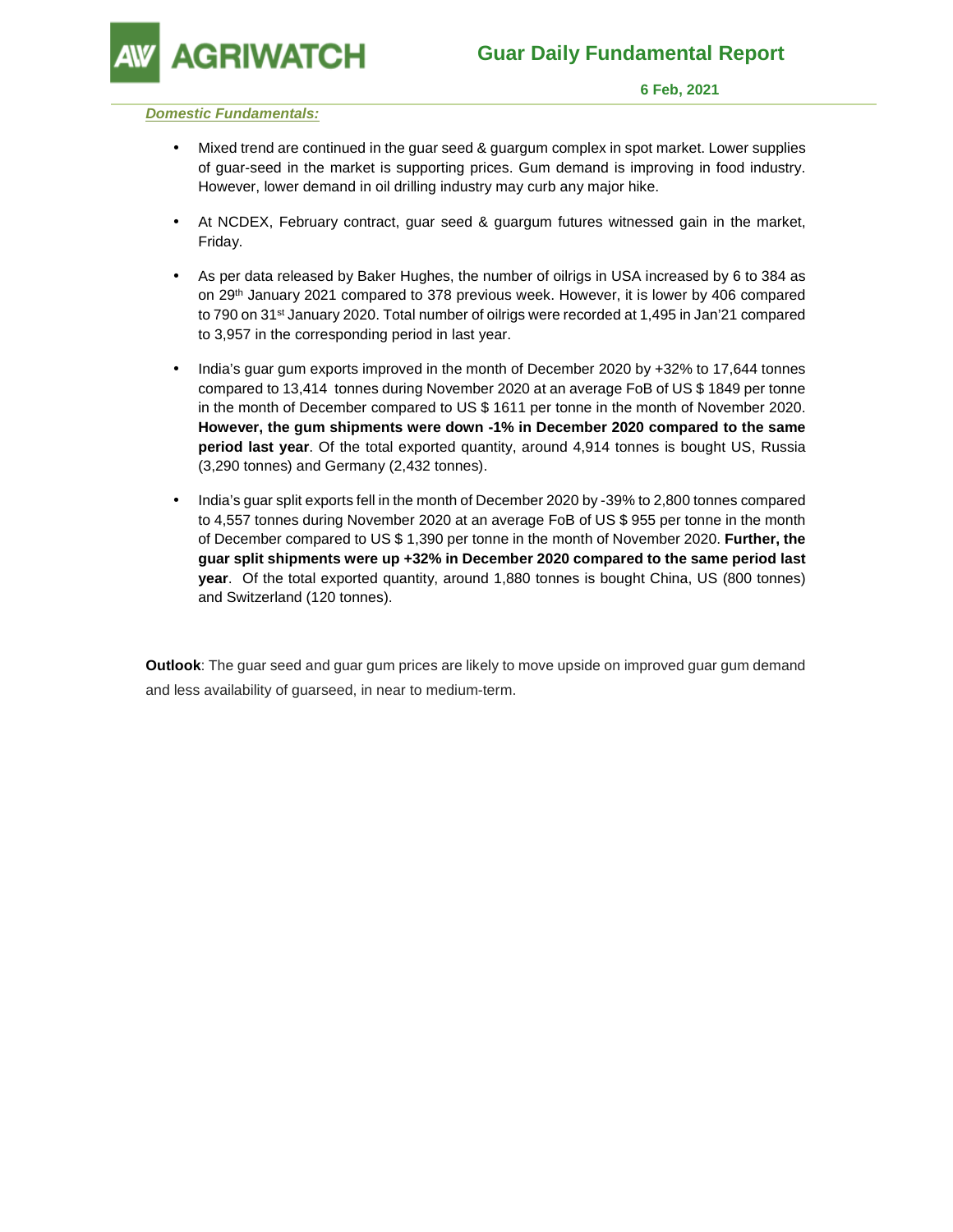# **AW AGRIWATCH**

## **Guar Daily Fundamental Report**

 **6 Feb, 2021** 

| <b>Guar Seed</b> |          |      |      |      |       |        |                |       |           |
|------------------|----------|------|------|------|-------|--------|----------------|-------|-----------|
| <b>Contract</b>  | $+/-$ \$ | Open | High | Low  | Close | Volume | Vol.<br>Change | ΟI    | OI Change |
| Feb-21           | $+0.64$  | 3921 | 3968 | 3909 | 3946  | 11570  | $-7.285$       | 30590 | $-54325$  |
| Mar-21           | $+0.68$  | 3974 | 4015 | 3955 | 3993  | 14010  | $-9.540$       | 32125 | $-144605$ |

| Guar Gum        |          |      |      |      |       |        |                |       |        |
|-----------------|----------|------|------|------|-------|--------|----------------|-------|--------|
| <b>Contract</b> | $+/-$ \$ | Open | High | Low  | Close | Volume | Vol.<br>Change | ΟI    | Change |
| Feb-21          | $+0.74$  | 6220 | 6315 | 6221 | 6266  | 7265   | $-11.115$      | 17435 | 4295   |
| Mar-21          | +0.71    | 6295 | 6390 | 6295 | 6340  | 8615   | $-6.335$       | 40025 | 23145  |

| <b>Guar Seed Stock Position &amp; EDD:</b> |              |                   |          |            |  |  |  |
|--------------------------------------------|--------------|-------------------|----------|------------|--|--|--|
|                                            | <b>Demat</b> | <b>In-Process</b> | Total    | <b>EDD</b> |  |  |  |
| <b>Stocks</b>                              | $4-Feb-21$   | 4-Feb-21          | 4-Feb-21 | 1-Feb-21   |  |  |  |
| <b>Bikaner</b>                             | 27072        | 10                | 27082    | 27022      |  |  |  |
| Deesa                                      | $\Omega$     | 0                 | $\Omega$ | $\Omega$   |  |  |  |
| Sri Ganganagar                             | 3027         | 30                | 3057     | 3026       |  |  |  |
| <b>Jodhpur</b>                             | 1223         | 0                 | 1223     | 1223       |  |  |  |
| <b>Nokha</b>                               | 0            | 0                 | 0        | 0          |  |  |  |

| <b>Guar Gum Stock Position &amp; EDD:</b> |              |                   |          |            |  |  |  |
|-------------------------------------------|--------------|-------------------|----------|------------|--|--|--|
|                                           | <b>Demat</b> | <b>In-Process</b> | Total    | <b>EDD</b> |  |  |  |
| <b>Stocks</b>                             | 4-Feb-21     | 4-Feb-21          | 4-Feb-21 | $1-Feb-21$ |  |  |  |
| Deesa                                     | 0            | 0                 | 0        | 0          |  |  |  |
| <b>Bikaner</b>                            | 2243         | $\Omega$          | 2243     | 2243       |  |  |  |
| Jodhpur                                   | 9484         | 119               | 9603     | 9404       |  |  |  |
| <b>Nokha</b>                              | 2803         | 140               | 2943     | 2694       |  |  |  |
| Sri Ganganagar                            | 2450         | 0                 | 2450     | 2452       |  |  |  |

| <b>Churi and Korma Prices:</b> |                | 5-Feb-21   |
|--------------------------------|----------------|------------|
| <b>Commodity</b>               | <b>Center</b>  | Rs./75 kg. |
| Churi                          | Jodhpur        | 2050       |
| Korma                          | Jodhpur        | 2963       |
| Churi                          | Sri Ganganagar | 1913       |
| Korma                          | Sri Ganganagar | 2850       |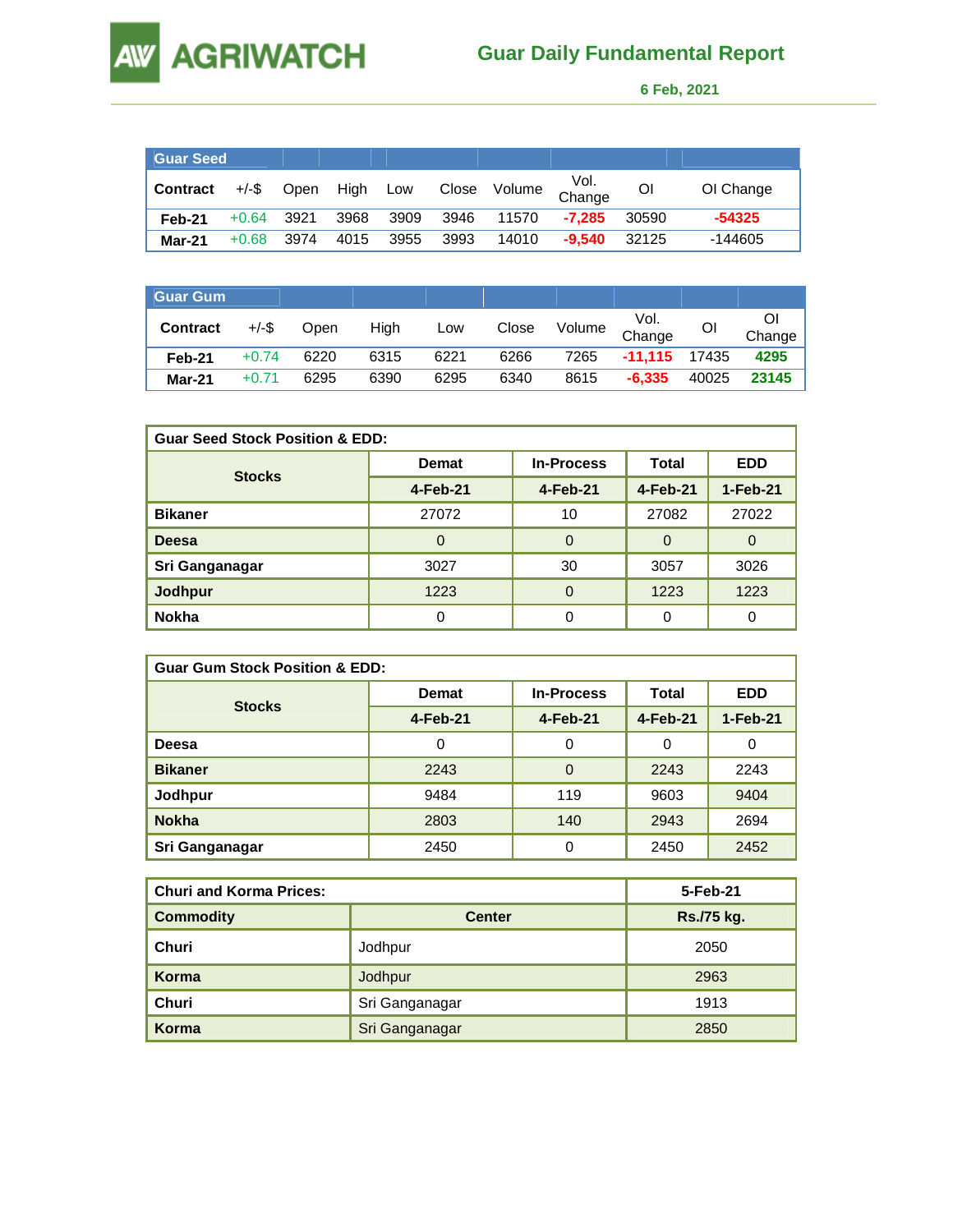

 **6 Feb, 2021** 

| <b>Guar Export Prices:</b>            |                   | 5-Feb-21      | 5-Feb-21      |
|---------------------------------------|-------------------|---------------|---------------|
|                                       | Variety           | Value (Rs/Kg) | Value (\$/MT) |
| <b>Guargum/Split (Mundra</b><br>Port) |                   | 63            | 864           |
|                                       | 200 Mesh 5000 CPS | 83            | 1139          |
| <b>Guargum Powder</b>                 | 200 Mesh 3500 CPS | 78            | 1070          |
|                                       | Meal 40%          | 30            | 412           |
| <b>Guargum Meal</b>                   | Meal $50\%$       | 40            | 549           |

| <b>Guar Seed Prices at Key Spot Markets:</b> |                 |                           |                        |           |                |  |  |  |
|----------------------------------------------|-----------------|---------------------------|------------------------|-----------|----------------|--|--|--|
| <b>Commodity</b>                             | <b>District</b> | <b>Centre</b>             | <b>Prices (Rs/Qtl)</b> | Change    |                |  |  |  |
| <b>Guar Seed</b>                             |                 |                           | 5-Feb-21               | 4-Feb-21  |                |  |  |  |
|                                              |                 | Jodhpur (Loose)           | 3750                   | 3700      | 50             |  |  |  |
|                                              | Jodhpur         | Jodhpur(Delivery)         | 3938                   | 3885      | 53             |  |  |  |
|                                              |                 | Sri-Ganganagar(Loose)     | 3700                   | 3700      | <b>Unch</b>    |  |  |  |
|                                              |                 | Sri-Ganganagar (Delivery) | 3850                   | 3850      | <b>Unch</b>    |  |  |  |
|                                              | Sri-Ganganagar  | Rawla (Loose)             | <b>NR</b>              | <b>NR</b> |                |  |  |  |
|                                              |                 | Gharsana (Loose)          | 3700                   | 3700      | <b>Unch</b>    |  |  |  |
|                                              |                 | Raisinghnagar (Loose)     | 3650                   | 3640      | 10             |  |  |  |
|                                              |                 | Bikaner (Loose)           | 3760                   | 3750      | 10             |  |  |  |
|                                              |                 | Bikaner (Delivery)        | 3948                   | 3938      | 11             |  |  |  |
|                                              | <b>Bikaner</b>  | Nokha(Loose)              | 3850                   | 3825      | 25             |  |  |  |
| Rajasthan                                    |                 | Nokha (Delivery)          | 4043                   | 4016      | 26             |  |  |  |
|                                              |                 | Khajuwala (Loose)         | 3710                   | 3730      | $-20$          |  |  |  |
|                                              |                 | Khajuwala (Delivery)      | 3896                   | 3917      | $-21$          |  |  |  |
|                                              |                 | Lunkaransar (Loose)       | 3775                   | 3775      | <b>Unch</b>    |  |  |  |
|                                              | Hanumangarh     | Hanumangarh (Loose)       | 3650                   | 3650      | <b>Unch</b>    |  |  |  |
|                                              |                 | Hanumangarh (Delivery)    | 3833                   | 3833      | <b>Unch</b>    |  |  |  |
|                                              |                 | Nohar (Loose)             | <b>NR</b>              | <b>NR</b> | ÷,             |  |  |  |
|                                              |                 | Pilibanga (Loose)         | <b>NA</b>              | <b>NA</b> |                |  |  |  |
|                                              | <b>Nagaur</b>   | Nagaur (Loose)            | 3650                   | 3660      | -10            |  |  |  |
|                                              | Churu           | Churu (Delivery)          | <b>NA</b>              | <b>NA</b> |                |  |  |  |
|                                              | Alwar           | Alwar (Loose)             | <b>NR</b>              | <b>NR</b> | $\blacksquare$ |  |  |  |
|                                              | <b>Hisar</b>    | Adampur (Loose)           | 3700                   | 3700      | <b>Unch</b>    |  |  |  |
|                                              |                 | Adampur (Delivery)        | 3885                   | 3885      | <b>Unch</b>    |  |  |  |
|                                              | <b>Bhiwani</b>  | Bhiwani (Delivery)        | 3950                   | 3950      | <b>Unch</b>    |  |  |  |
| Haryana                                      |                 | Siwani (Loose)            | 3900                   | 3900      | <b>Unch</b>    |  |  |  |
|                                              | <b>Sirsa</b>    | Sirsa (Loose)             | 3691                   | 3706      | $-15$          |  |  |  |
|                                              |                 | Dhabwali (Loose)          | 3700                   | 3725      | $-25$          |  |  |  |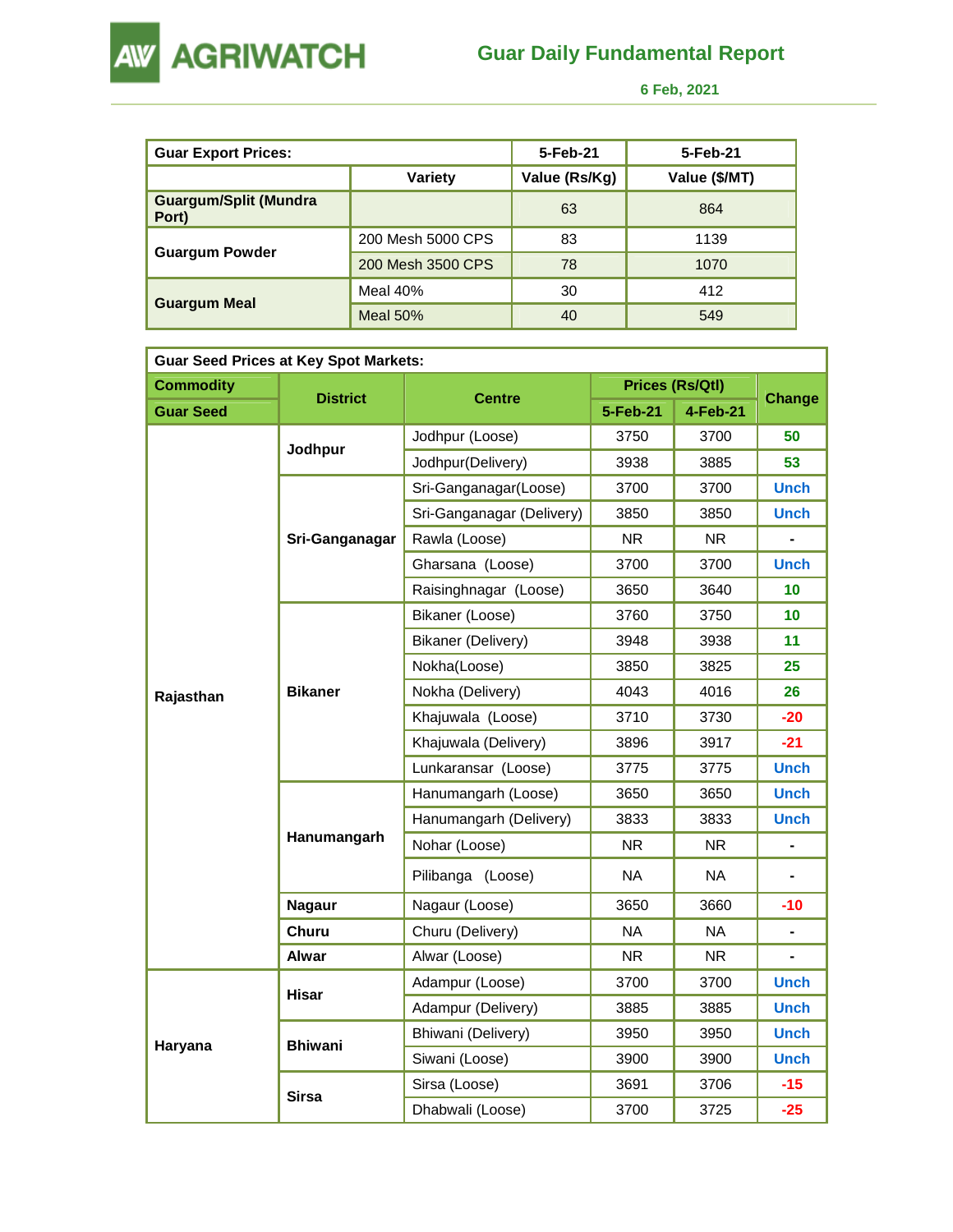**AW AGRIWATCH** 

## **Guar Daily Fundamental Report**

|                 | 6 Feb, 2021        |                     |      |      |             |
|-----------------|--------------------|---------------------|------|------|-------------|
|                 |                    | Dhabwali (Delivery) | 3700 | 3725 | $-25$       |
|                 |                    | Ellanabad (Loose)   | NR.  | NR.  | ٠           |
|                 | Fatehabad          | Fatehabad (Loose)   | 3550 | 3550 | <b>Unch</b> |
|                 | <b>Banaskantha</b> | Deesa (Loose)       | NA.  | NA.  | ۰           |
|                 | Patan              | Patan (Loose)       | 3775 | 3805 | $-30$       |
| Gujarat         | Rajkot             | Rajkot (Loose)      | 3600 | 3650 | -50         |
|                 | Jamnagar           | Dhrol (Loose)       | NA.  | NA.  | ۰           |
| Madhya Pradesh  | <b>Gwalior</b>     | Dabra (Loose)       | NR.  | NR.  | ۰           |
| <b>Guar Gum</b> |                    |                     |      |      |             |
|                 | Jodhpur            | Jodhpur             | 6275 | 6225 | 50          |
| Rajasthan       | Alwar              | Alwar               | NR.  | NR.  | ۰           |
|                 | Hanumangarh        | Nohar               | NR.  | NR.  | ۰           |
|                 | <b>Bhiwani</b>     | <b>Bhiwani</b>      | 6250 | 6250 | <b>Unch</b> |
| Haryana         |                    | Sirsa               | 6200 | 6200 | <b>Unch</b> |
|                 | <b>Sirsa</b>       | Dhabwali            | 6225 | 6250 | $-25$       |
|                 |                    | Ellanabad           | NR.  | NR.  | ٠           |
|                 | <b>Fatehabad</b>   | Fatehabad           | 6200 | 6200 | <b>Unch</b> |

| <b>Guar Seed Arrivals in Key Centers</b> |                 |                |                            |           |                |  |  |
|------------------------------------------|-----------------|----------------|----------------------------|-----------|----------------|--|--|
| <b>Commodity</b>                         |                 |                | <b>Arrivals (Quintals)</b> |           |                |  |  |
| <b>Guar Seed</b>                         | <b>District</b> | <b>Centre</b>  | 5-Feb-21                   | 4-Feb-21  | <b>Change</b>  |  |  |
|                                          | Jodhpur         | Jodhpur        | <b>NA</b>                  | <b>NA</b> | ٠              |  |  |
|                                          |                 | Sri-Ganganagar | 500                        | 500       | <b>Unch</b>    |  |  |
|                                          |                 | Rawla          | <b>NR</b>                  | <b>NR</b> |                |  |  |
|                                          | Sri-Ganganagar  | Gharsana       | 200                        | 150       | 50             |  |  |
|                                          |                 | Raisinghnagar  | 300                        | 300       | <b>Unch</b>    |  |  |
| Rajasthan                                | <b>Bikaner</b>  | <b>Bikaner</b> | 150                        | 150       | <b>Unch</b>    |  |  |
|                                          |                 | Nokha          | 500                        | 600       | $-100$         |  |  |
|                                          |                 | Khajuwala      | 350                        | 350       | <b>Unch</b>    |  |  |
|                                          |                 | Lunkaransar    | 125                        | 100       | 25             |  |  |
|                                          |                 | Hanumangarh    | 200                        | 150       | 50             |  |  |
|                                          | Hanumangarh     | Nohar          | <b>NR</b>                  | <b>NR</b> | ۰              |  |  |
|                                          |                 | Pilibanga      | <b>NA</b>                  | <b>NA</b> | ۰              |  |  |
|                                          | <b>Nagaur</b>   | Nagaur         | 250                        | 200       | 50             |  |  |
|                                          | Churu           | Churu          | <b>NA</b>                  | <b>NA</b> | ۰              |  |  |
|                                          | <b>Alwar</b>    | Alwar          | <b>NR</b>                  | NR.       | $\blacksquare$ |  |  |
|                                          | <b>Hisar</b>    | Adampur        | 500                        | 300       | 200            |  |  |
| Haryana                                  |                 | <b>Bhiwani</b> | 1000                       | 1200      | $-200$         |  |  |
|                                          | <b>Bhiwani</b>  | Siwani         | 300                        | 500       | $-200$         |  |  |